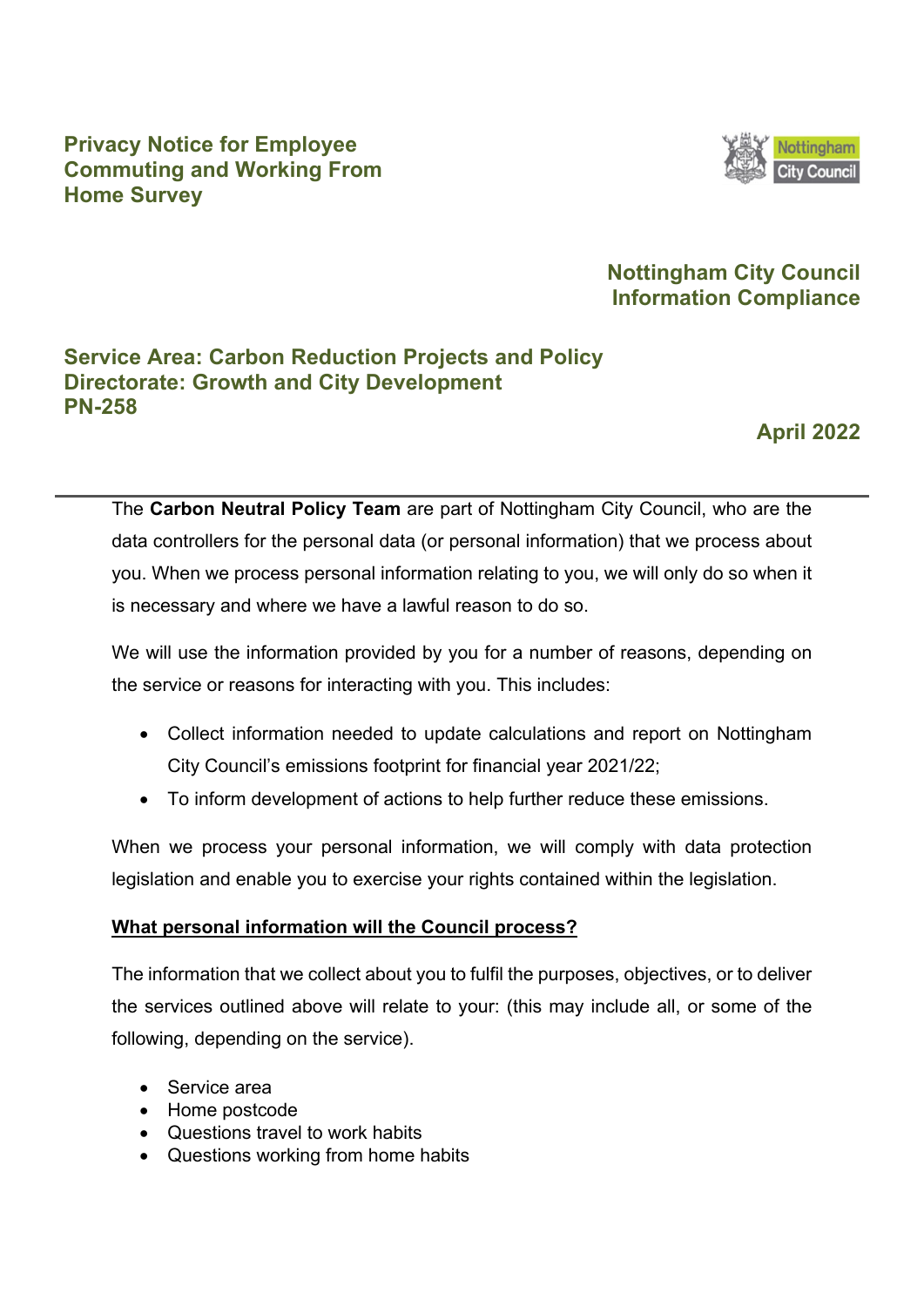



- Gender
- Age bracket
- Whether a disability Yes/No only
- Ethnicity

The information we process about you may include the following 'special categories of personal data':

- Race or Ethnic origin
- Physical or mental health (indication of disability only)
- Sex life or sexual orientation (gender only)

#### **Lawful basis for processing**

The basis under which we use your personal information for these purposes is your consent.

**You can withdraw your consent for us processing your personal data, you can do this by contacting [climatechange@nottinghamcity.gov.uk.](mailto:climatechange@nottinghamcity.gov.uk) Details that have already been provided may be required to identify your record within the survey responses.**

The condition under which we process 'special categories of personal data' is that such use is **Explicit Consent** and in accordance with the provisions of the UK General Data Protection Regulation and the Data Protection Act 2018.

# **Will my information be shared with other organisations or used for other purposes?**

The Council will only share your personal information with other departments within the Council, and with other organisations when it is necessary to provide the services to you, and when we have a lawful reason to do so. The Council may also share your information when we are obliged to by law.

In relation to this service, the Council may share your personal information with:

### • **SNAP**

The information may also be used for the purpose of any other function carried out by the Council. This may include sharing your information across the Council, or with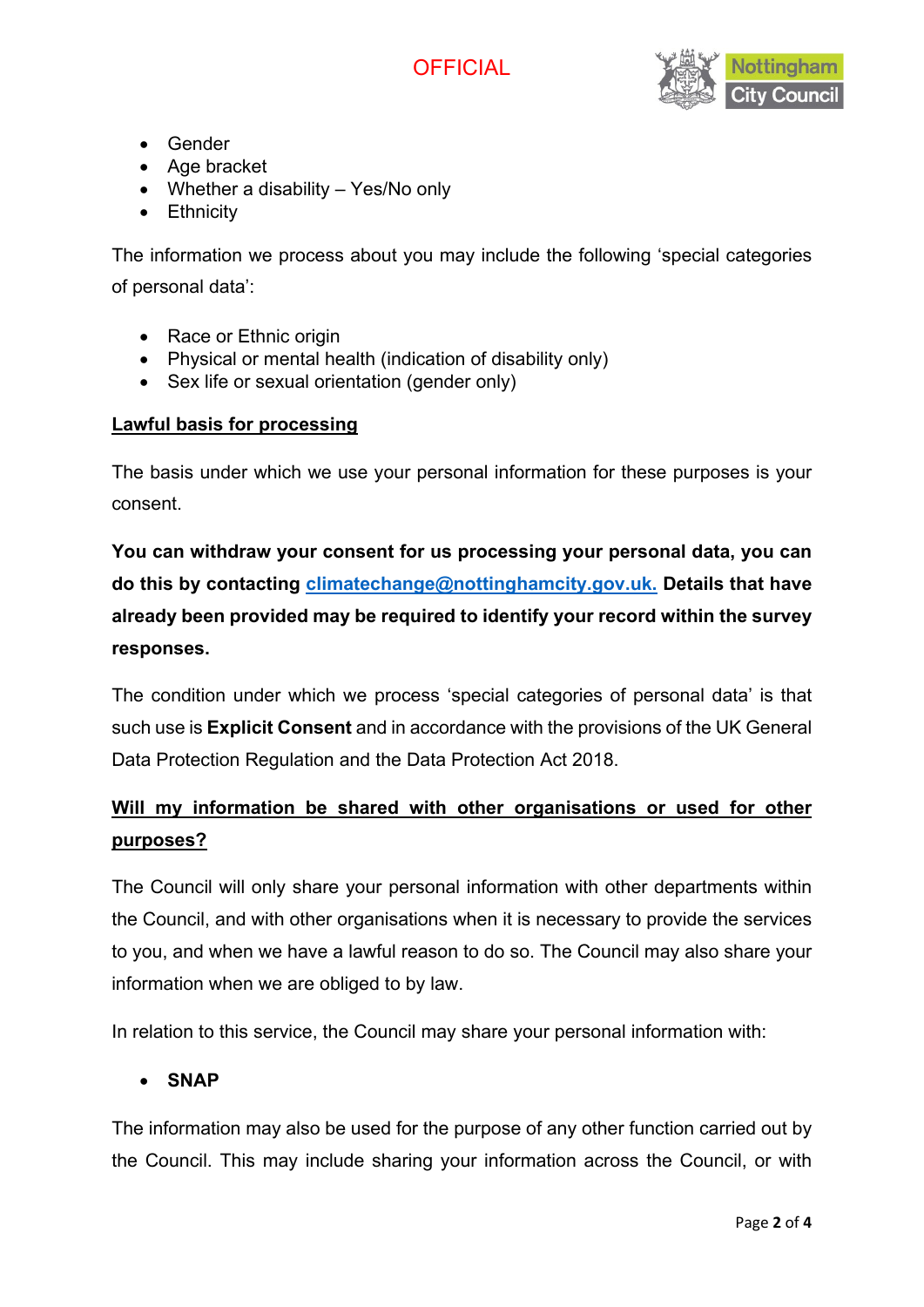# **OFFICIAL**



external organisations. Information about these functions and the legal basis on which information is used for them can be found at [http://www.nottinghamcity.gov.uk/privacy](http://www.nottinghamcity.gov.uk/privacy-statement/)[statement/](http://www.nottinghamcity.gov.uk/privacy-statement/) 

The information will only be used for another purpose where it is lawful to do so.

#### **Do I have to provide the information?**

You **are not** obliged by statute or contract to provide the information that is specified here.

#### **How long will the Council retain the data for?**

The information that you have provided will be kept for 3 years.

The Council publish an Information Asset Register (IAR), this will outline the retention periods for the personal data we process. You can find this IAR on our website <https://geoserver.nottinghamcity.gov.uk/information-asset-register/>

#### **Information Rights**

The UK General Data Protection Regulation provides for the following rights as prescribed by the legislation:

A right to request a copy of your information

A right to request rectification of inaccurate personal data

A right to request erasure of your data known as 'the right to be forgotten'

A right to in certain circumstances to request restriction of processing

A right in certain circumstances to request portability of your data to another provider

A right to object to processing of data in certain circumstances

A right regarding automated decision-making including profiling

However, Nottingham City Council can restrict the above rights in certain circumstances for example to avoid obstructing an investigation, avoid prejudicing the